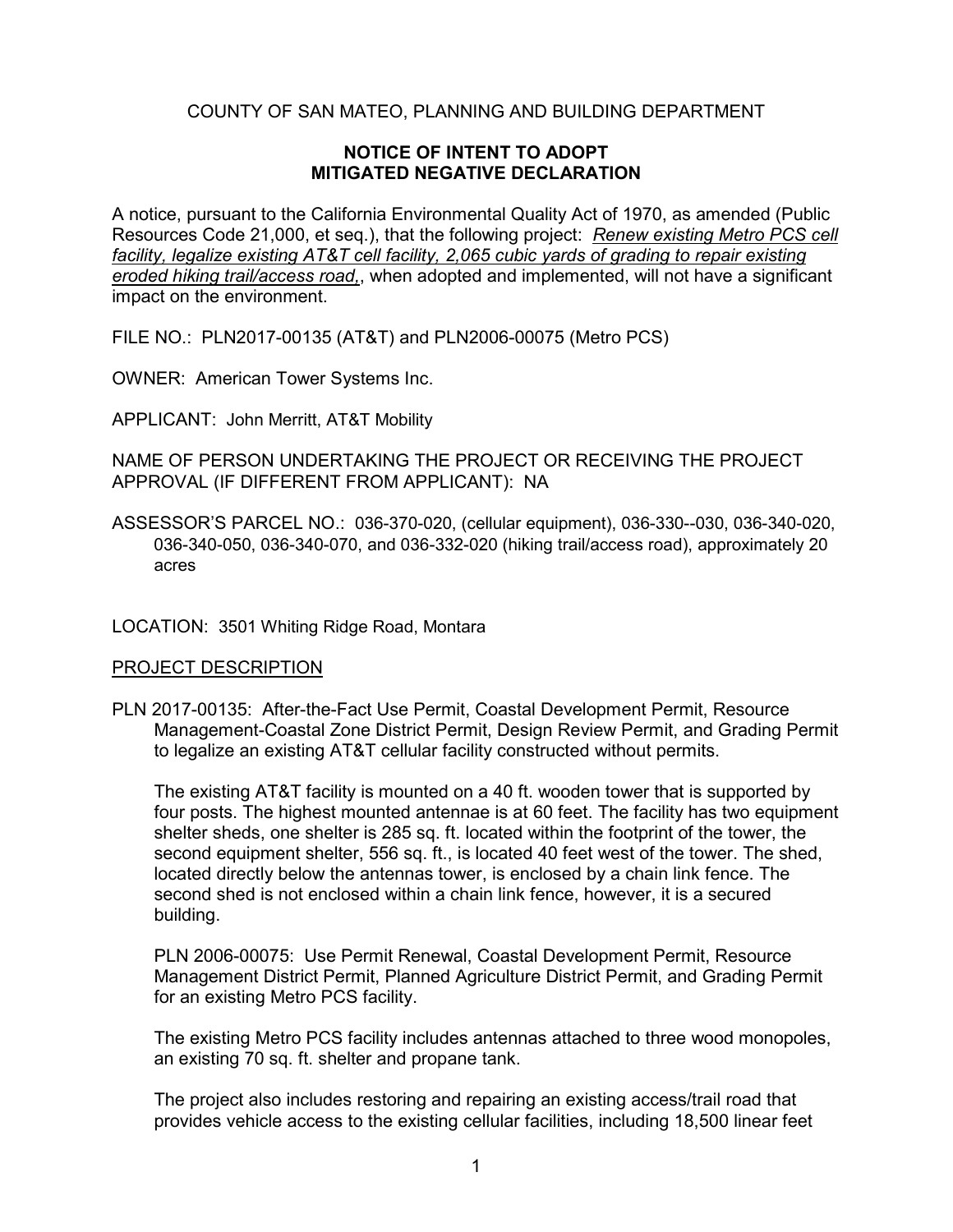(3.5 miles) of road blading to repair the roadway and to construct five (5) fire turnouts. The same dirt road also serves as a walking/hiking park trail within the McNee state park and is open to the public. The dirt road is in disrepair due to years of erosion. Grading repair includes 2,065 cubic yards of cut and fill for soil to be relocated on site to repair erosion. Tree removal or trimming may be performed only as necessary for adequate vertical clearance. Five new fire truck turnouts are also proposed to provide adequate fire truck access through the park and to the peak where the existing cellular sites are located.

# FINDINGS AND BASIS FOR A NEGATIVE DECLARATION

The Current Planning Section has reviewed the initial study for the project and, based upon substantial evidence in the record, finds that:

- 1. The project will not adversely affect water or air quality or increase noise levels substantially.
- 2. The project will not have adverse impacts on the flora or fauna of the area.
- 3. The project will not degrade the aesthetic quality of the area.
- 4. The project will not have adverse impacts on traffic or land use.
- 5. In addition, the project will not:
	- a. Create impacts which have the potential to degrade the quality of the environment.
	- b. Create impacts which achieve short-term to the disadvantage of long-term environmental goals.
	- c. Create impacts for a project which are individually limited, but cumulatively considerable.
	- d. Create environmental effects which will cause substantial adverse effects on human beings, either directly or indirectly.

The County of San Mateo has, therefore, determined that the environmental impact of the project is insignificant.

MITIGATION MEASURES included in the project to avoid potentially significant effects:

## **Mitigation Measure 1:**

The applicant shall submit a plan to the Planning and Building Department prior to the commencement of work that at a minimum includes applicable "Basic Construction Mitigation Measures" as listed in Table 8-2 of the BAAQMD CEQA Guidelines (May 2017). These measures shall be implemented prior to beginning any project related work and shall be maintained for the duration of the project activities: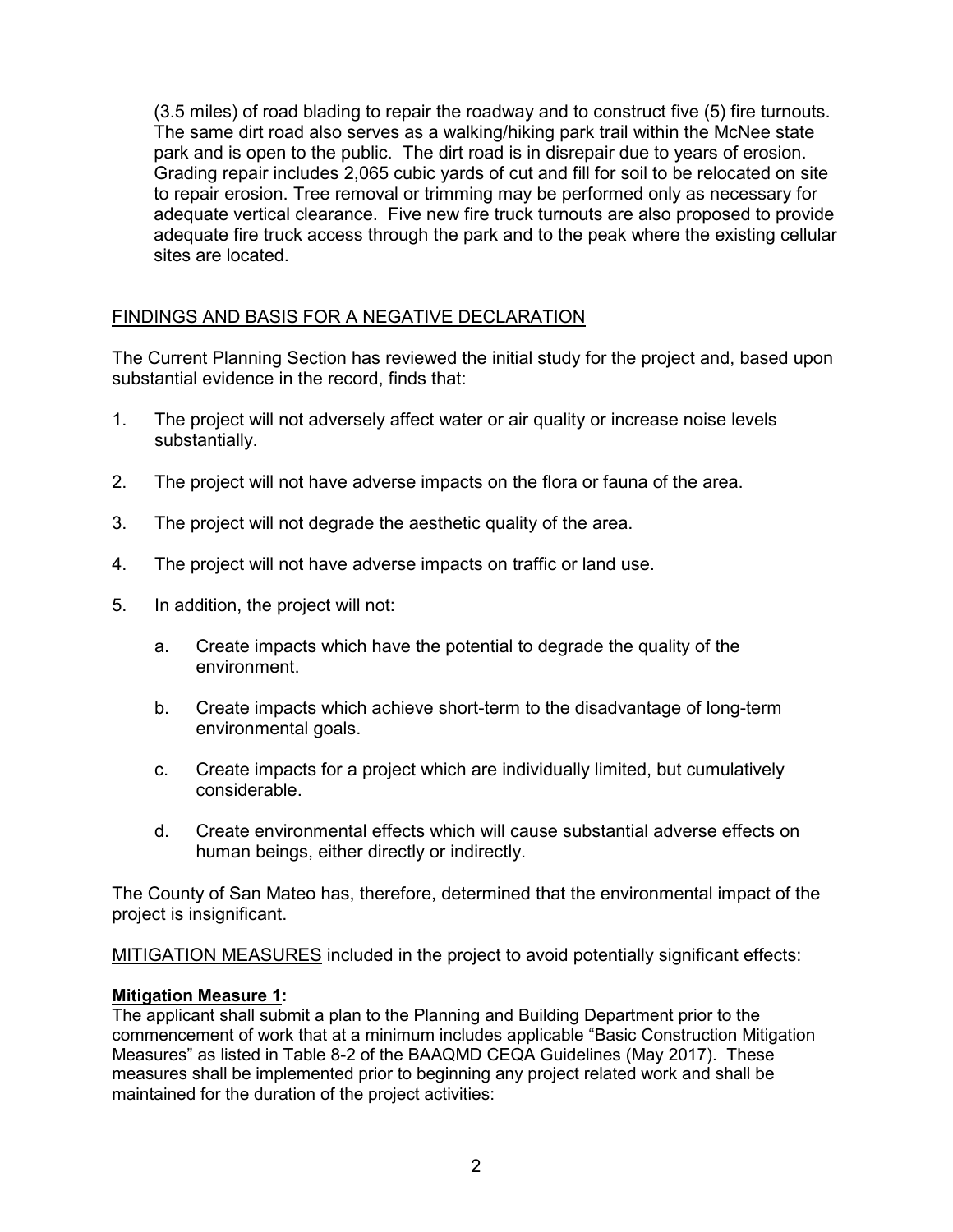- a. All exposed surfaces (e.g., parking areas, staging areas, soil piles, graded areas, and unpaved access roads) shall be watered two times per day.
- b. All haul trucks transporting soil, sand, or other loose material off-site shall be covered.
- c. All visible mud or dirt track-out onto adjacent public roads shall be removed using wet power vacuum street sweepers at least once per day. The use of dry power sweeping is prohibited.
- d. All vehicle speeds on unpaved roads shall be limited to 15 mph.
- e. All roadways, driveways, and sidewalks to be paved shall be completed as soon as possible. Building pads shall be laid as soon as possible after grading unless seeding or soil binders are used.
- f. Idling times shall be minimized either by shutting equipment off when not in use or reducing the maximum idling time to 5 minutes (as required by the California airborne toxics control measure Title 13, Section 2485 of California Code of Regulations [CCR]). Clear signage shall be provided for construction workers at all access points.
- g. All construction equipment shall be maintained and properly tuned in accordance with manufacturer's specifications. All equipment shall be checked by a certified mechanic and determined to be running in proper condition prior to operation.
- h. Post a publicly visible sign with the telephone number and person to contact at the Lead Agency regarding dust complaints. This person shall respond and take corrective action within 48 hours. The Air District's phone number shall also be visible to ensure compliance.

**Mitigation Measure 2:** Noise sources associated with demolition, construction, repair, remodeling or grading of any real property shall be limited to the hours from 7:00 am. To 6:00 pm., weekdays and 9:00 a.m. to 5:00 p.m. Saturdays. Said activities are prohibited on Sundays, Thanksgiving, and Christmas (San Mateo Ordinance Code Section 4.88.360).

**Mitigation Measure 3:** Work shall stop if any listed species are encountered in the project area, the listed species shall be allowed to leave on its own volition.

**Mitigation Measure 4:** A biologist shall be present for all ground-disturbing activities and shall flag any host plants for butterflies to be avoided.

**Mitigation Measure 5:** Vehicles and equipment shall be parked on pavement, existing roads and previously disturbed areas to the maximum extent possible. If construction vehicles need to park on vegetation along the access road/hiking trail, the applicant shall work with the biologist and designate areas for off road parking needs to confirm no plant or species are impacted.

**Mitigation Measure 6:** No work shall be conducted, and all work shall cease when precipitation is forecast to be greater than 0.1 inches.

**Mitigation Measure 7:** In the event that cultural, paleontological, or archaeological resources are encountered during site grading or other site work, such work shall immediately be halted in the area of discovery and the project sponsor shall immediately notify the Community Development Director of the discovery. The applicant shall be required to retain the services of a qualified archaeologist or applicable profession for the purpose of recording, protecting, or curating the discovery as appropriate. The cost of the qualified archaeologist, or applicable professional, and of any recording, protecting, or curating shall be borne solely by the project sponsor. The archaeologist, or applicable professional, shall be required to submit to the Community Development Director for review and approval a report of the findings and methods of curation or protection of the resources. In addition, an archaeological (or applicable professional), report meeting the Secretary of the Interior's Standards detailing the findings of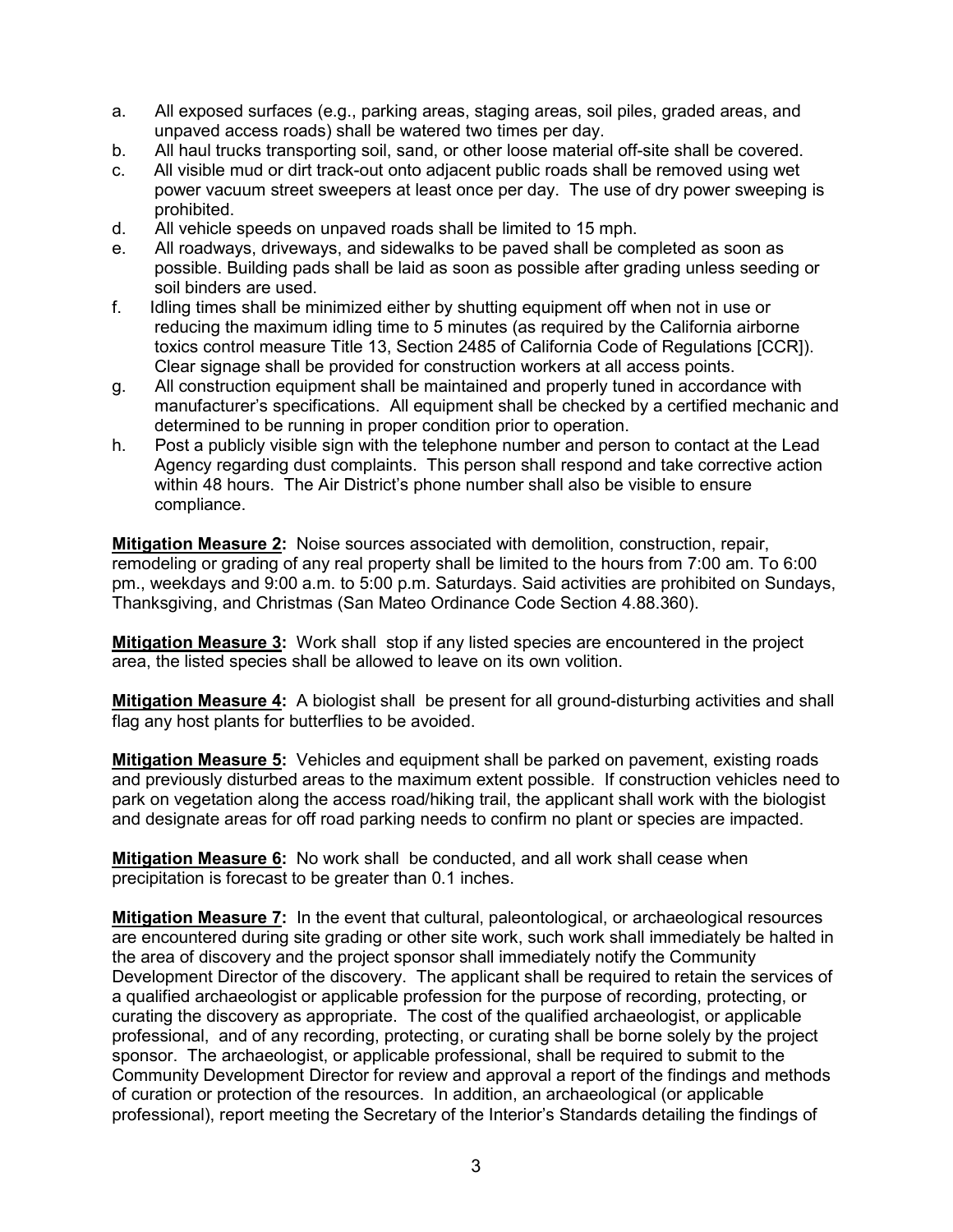the monitoring will be submitted to the Northwest Information Center after monitoring has ceased. No further grading or site work within the area of discovery shall be allowed until the preceding has occurred.

**Mitigation Measure 8:** If a newly discovered resource is, or is suspected to be, Native American in origin, the resource shall be treated as a significant Tribal Cultural Resource, pursuant to Public Resources Code 21074, until the County has determined otherwise with the consultation of a qualified archaeologist and local tribal representative.

**Mitigation Measure 9:** In the event of discovery or recognition of any human remains during project construction, there shall be no further excavation or disturbance of the site or any nearby area reasonably suspected to overlie adjacent remains. The applicant shall then immediately notify the County Coroner's Office and possibly the State Native American Heritage Commission to seek recommendations from a Most Likely Descendant (Tribal Contact) before any further action at the location of the find can proceed. All contractors and sub-contractors shall be made aware of these requirements and shall adhere to all applicable laws including State Cultural Preservation laws. Disposition of Native American remains shall comply with CEQA Guidelines Section 15064.5(e).

**Mitigation Measure 10:** Prior to the issuance of the building permit for the property, the applicant shall submit to the Planning Department for review and approval an erosion and drainage control plan that shows how the transport and discharge of soil and pollutants from and within the project site shall be minimized. The plan shall be designed to minimize potential sources of sediment, control the amount of runoff and its ability to carry sediment by diverting incoming flows and impeding internally generated flows, and retain sediment that is picked up on the project site through the use of sediment-capturing devices. The plan shall also limit application, generation, and migration of toxic substances, ensure the proper storage and disposal of toxic materials, and apply nutrients at rates necessary to establish and maintain vegetation without causing significant nutrient runoff to surface waters. Said plan shall adhere to the San Mateo Countywide Stormwater Pollution Prevention Program "General Construction and Site Supervision Guidelines," including:

- a. Sequence construction to install sediment-capturing devices first, followed by runoff control measures and runoff conveyances. No construction activities shall begin until after all proposed measures are in place.
- b. Minimize the area of bare soil exposed at one time (phased grading).
- c. Clear only areas essential for construction.
- d. Within five (5) days of clearing or inactivity in construction, stabilize bare soils through either non-vegetative best management practices (BMPs), such as mulching, or vegetative erosion control methods, such as seeding. Vegetative erosion control shall be established within two (2) weeks of seeding/planting.
- e. Construction entrances shall be stabilized immediately after grading and frequently maintained to prevent erosion and to control dust.
- f. Control wind-born dust through the installation of wind barriers such as hay bales and/or sprinkling.
- g. Soil and/or other construction-related material stockpiled on-site shall be placed a minimum of 200 feet from all wetlands and drain courses. Stockpiled soils shall be covered with tarps at all times of the year.
- h. Intercept runoff above disturbed slopes and convey it to a permanent channel or storm drains by using earth dikes, perimeter dikes or swales, or diversions. Use check dams where appropriate.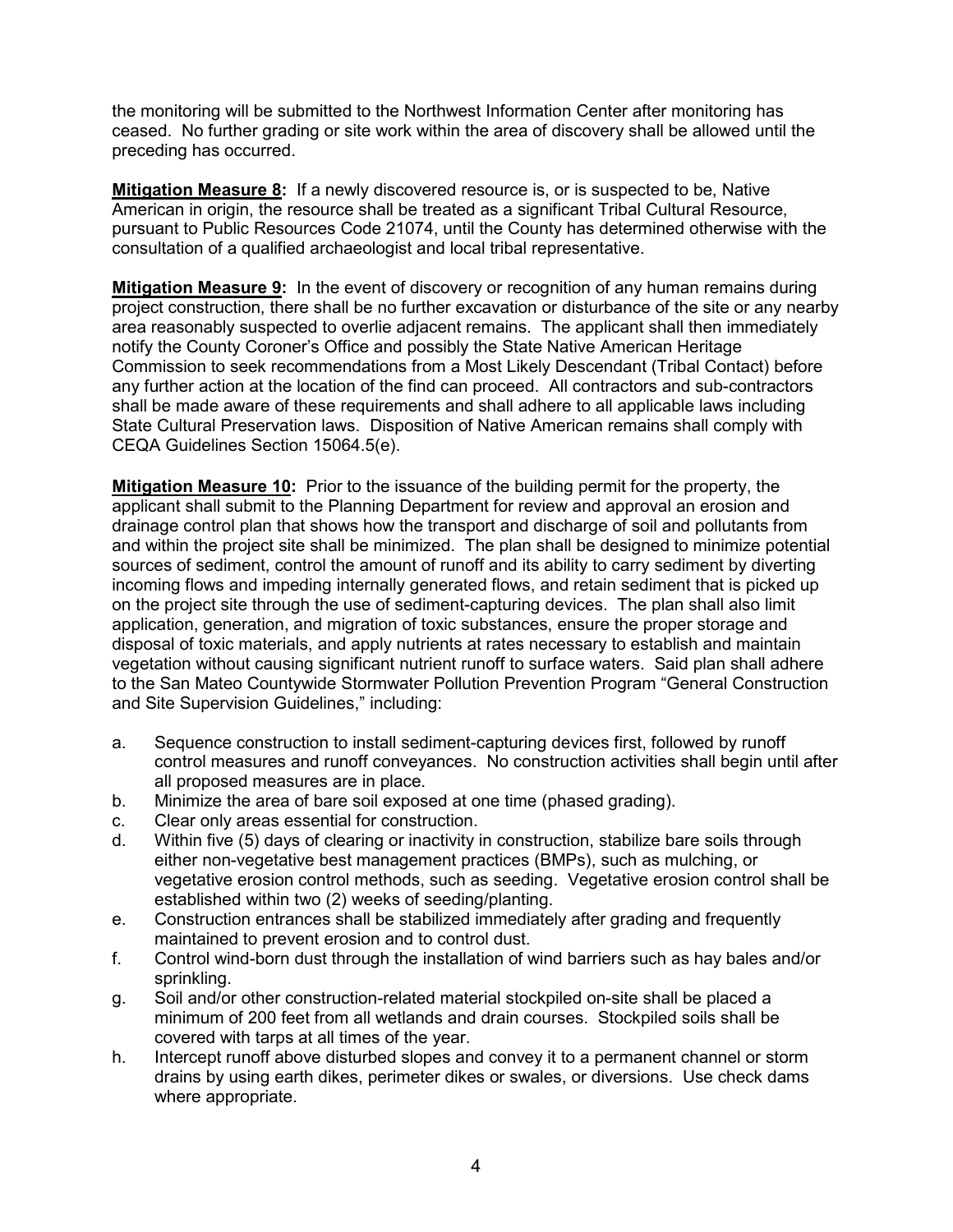- i. Provide protection for runoff conveyance outlets by reducing flow velocity and dissipating flow energy.
- j. Use silt fence and/or vegetated filter strips to trap sediment contained in sheet flow. The maximum drainage area to the fence should be 0.5 acres or less per 100 feet of fence. Silt fences shall be inspected regularly, and sediment removed when it reaches 1/3 the fence height. Vegetated filter strips should have relatively flat slopes and be vegetated with erosion-resistant species.
- k. Throughout the construction period, the applicant shall conduct regular inspections of the condition and operational status of all structural BMPs required by the approved erosion control plan.
- l. No erosion or sediment control measures will be placed in vegetated areas.
- m. Environmentally sensitive areas shall be delineated and protected to prevent construction impacts.
- n. Control of fuels and other hazardous materials, spills, and litter during construction.
- o. Preserve existing vegetation whenever feasible.

**Mitigation Measure 11:** The applicant shall post two yellow caution signs at the site access location and one Information sign posted at gate locations #1 and #2.

**Mitigation Measure 12:** Prior to the issuance of the Building permit, the applicant shall have prepared, by a registered civil engineer, a drainage analysis of the proposed project and submit it to the Department of Planning and Building for review and approval. The drainage analysis shall consist of a written narrative and a plan. The flow of the stormwater onto, over, and off of the dirt road shall be mitigated so that it does not create rills and gullies in the roadway. Recommended measures shall be designed and included in the improvement plans and submitted to the Department of Planning and Building for review and approval. Options for approach to showing that ongoing erosion prevention has been addressed:

- a. Provide plan and profile with drainage calculations at various slopes on the plans. Provide matrix for repair.
- b. Provide inventory of specific locations to be repaired on the plans with matrix for repair. Provide calculations as appropriate, and example details for waterbars, etc.
- c. Set up agreement to review annually for the life of the project. Set aside funds to cover costs or hire engineer to submit reports. Drone fly over is ok.
- d. For slopes greater than 15 percent, the surface needs to be asphalt with no slopes over 20 percent, unless permission is obtained from the fire district to waive this requirement.
- e. Details and typical construction erosion control (EC) measures/stormwater BMPs will be specified on the plans to be implemented as-needed along the roadway. The portion of the roadway within the Areas of Special Biological Significance (ASBS) shall be highlighted and particular care for EC installation will be required in this area.

**Mitigation Measure 13:** A minimum of ten days in advance, the applicant shall post a sign at the Cabrillo Highway trail entrance location, to notify the public of temporary closure due to construction.

**Mitigation Measure 14:** Should any traditionally or culturally affiliated Native American Tribe respond to the County's issued notification for consultation, such process shall be completed